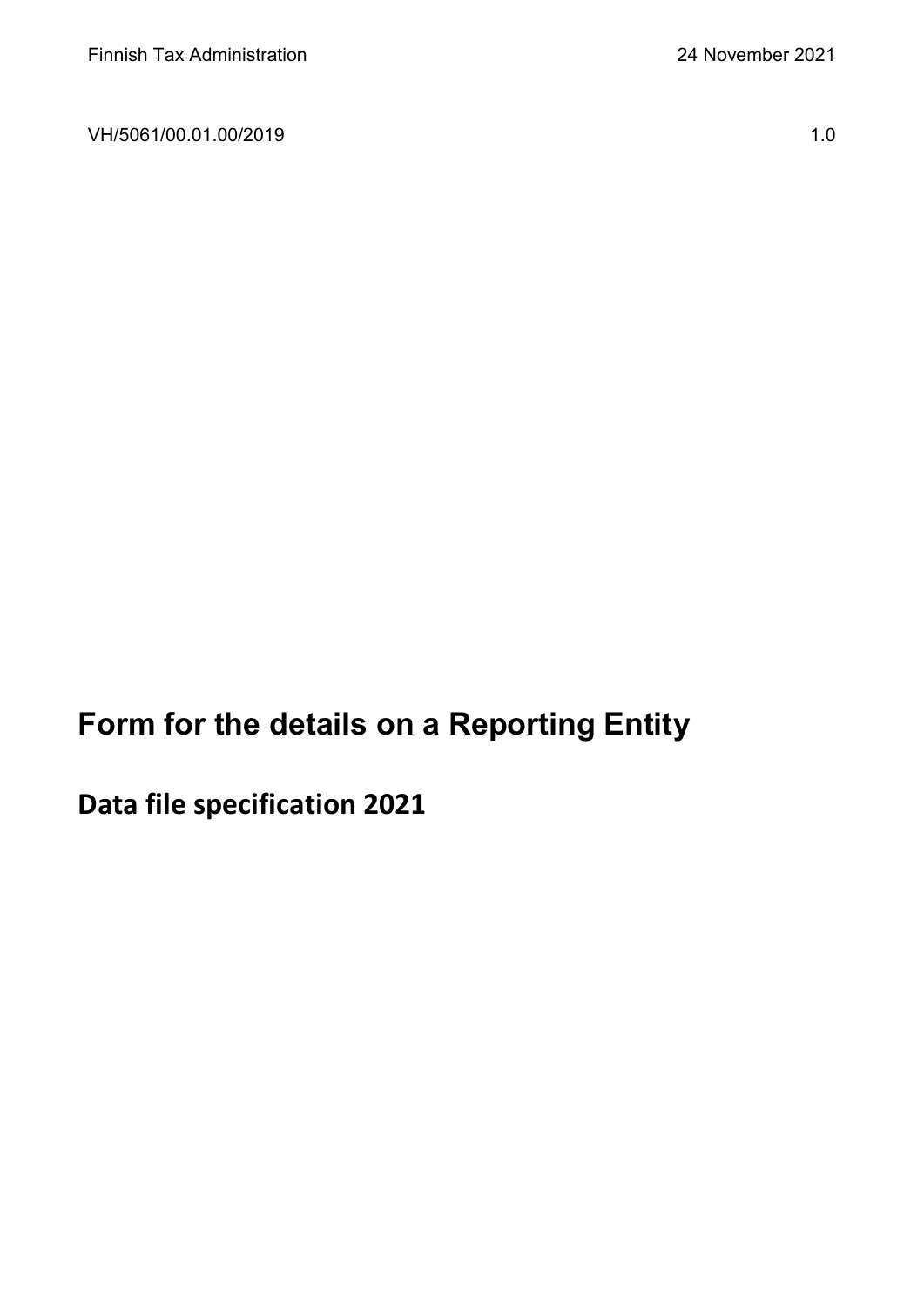#### **Table of contents**

| 1              | <b>INTRODUCTION</b>                                               | $\mathbf{2}$ |
|----------------|-------------------------------------------------------------------|--------------|
| $\mathbf{2}$   | <b>DESCRIPTION OF THE INFORMATION FLOW AND SUBMITTAL OF FILES</b> | $\mathbf{2}$ |
| $\mathbf{3}$   | DETAILS OF THE REPORTING ENTITY                                   | 3            |
| 4              | <b>MAKING CORRECTIONS</b>                                         | 3            |
| 5              | <b>PERIOD OF VALIDITY</b>                                         | 3            |
| 6              | <b>COMBINED INFORMATION FLOWS</b>                                 | 3            |
| $\overline{7}$ | <b>CHANGES ON THE PREVIOUS YEAR</b>                               | 3            |
| 8              | <b>LIST OF NAME-VALUE PAIRS</b>                                   | 4            |
| 9              | <b>CHECK PROCESSES</b>                                            | 6            |
|                | <b>10 NOTES</b>                                                   | 7            |
| 11             | <b>EXAMPLES</b>                                                   |              |

#### **Version history**

| <b>Date</b> | Version | <b>Description</b> |
|-------------|---------|--------------------|
| 124.11.2020 | 1.0     | First 2021 version |

### <span id="page-1-0"></span>**1 INTRODUCTION**

This guidance explains the structure of the required inbound file and the check procedures that follow. For more information, see [Electronic filing of](https://www.vero.fi/globalassets/tietoa-verohallinnosta/ohjelmistokehittajille/sahkoisen-ilmoittamisen-yleiskuvaus_6.4versio_engl.pdf)  information returns – [General description \(pdf\)](https://www.vero.fi/globalassets/tietoa-verohallinnosta/ohjelmistokehittajille/sahkoisen-ilmoittamisen-yleiskuvaus_6.4versio_engl.pdf) (*tax.fi > About us > IT developers > e-Filing guidance > Electronic filing of information returns – .General description*).

### <span id="page-1-1"></span>**2 DESCRIPTION OF THE INFORMATION FLOW AND SUBMITTAL OF FILES**

Country-by-country reports – including the Form for the details on a Reporting Entity – must normally be filed by a resident or nonresident company (permanent establishment) belonging to a multinational enterprise group (MNE Group) with consolidated group revenue of at least €750 million on the P/L account for the previous accounting year.

Give the exact identity details of the Entity filing the CbC Report and the name of the country to which the report is sent for the fiscal years **ending in 2021**.

Filers are expected to fill in the partial data set (001, 009) on a voluntary basis in cases where the data elements The Finnish Business ID of the Constituent Entity resident in Finland (194) and Name (195) are not reported.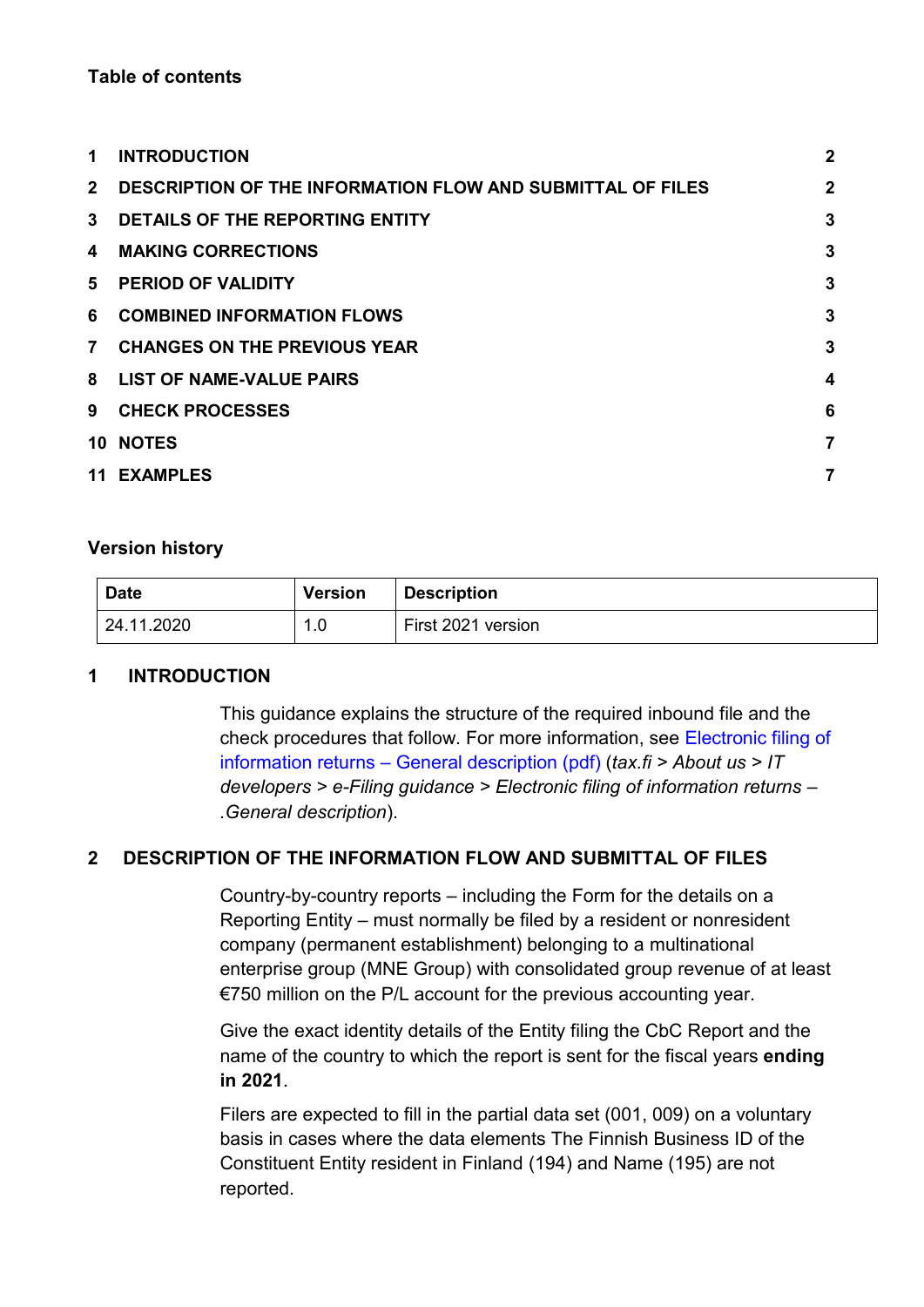To check the method of identification required by the data flow, the role required and where in the data flow the authorisation is checked, go to the Ilmoitin.fi webpage Methods [of sign-in, roles and rights to represent](https://www.ilmoitin.fi/webtamo/sivut/IlmoituslajiRoolit?kieli=en&tv=CBCSEL)  [organisations](https://www.ilmoitin.fi/webtamo/sivut/IlmoituslajiRoolit?kieli=en&tv=CBCSEL) (*Ilmoitin.fi > Instructions and templates > Methods of sign-in, roles, rights to represent organizations)*.

### <span id="page-2-0"></span>**3 DETAILS OF THE REPORTING ENTITY**

You can only file one Form for each fiscal year, and if you send us several versions, we only use the most recent one.

## <span id="page-2-1"></span>**4 MAKING CORRECTIONS**

Entities that have filed the Form must make corrections to any mistakes on it on their own initiative, without delay. To make corrections, replace your previous filing by a new filing (a replacement). This means that you reenter the data elements that had been right all the time, and you enter the data elements with the errors and omissions now corrected. You have time up to 31 December 2022 to make corrections to the filing that concerns 2021.

If you must completely delete your previous Form (e.g. because the Entity's Business ID was wrong), you must file a deletion report with the value of the 082 element set to 'D' (082:D). Besides the 082 data element, other required entries on a deletion report are 000, 010, 020, 054 and 999. We also recommend filling in the information on a person to contact (041 and 042). On the deletion report, you cannot make changes or corrections.

# <span id="page-2-2"></span>**5 PERIOD OF VALIDITY**

This specification sets out the requirements of file formatting that come into force 24 November 2020 and continue to be in force until a new version of this specification is released.

You must send the Form by the end date of the reportable fiscal year (= accounting period).

### <span id="page-2-3"></span>**6 COMBINED INFORMATION FLOWS**

This is a submittal that cannot be accompanied by other reports or enclosures.

# <span id="page-2-4"></span>**7 CHANGES ON THE PREVIOUS YEAR**

| <b>Versio</b> | ion ID | Informat Information | Definition     |
|---------------|--------|----------------------|----------------|
|               | 000    | File ID              | Yearly changes |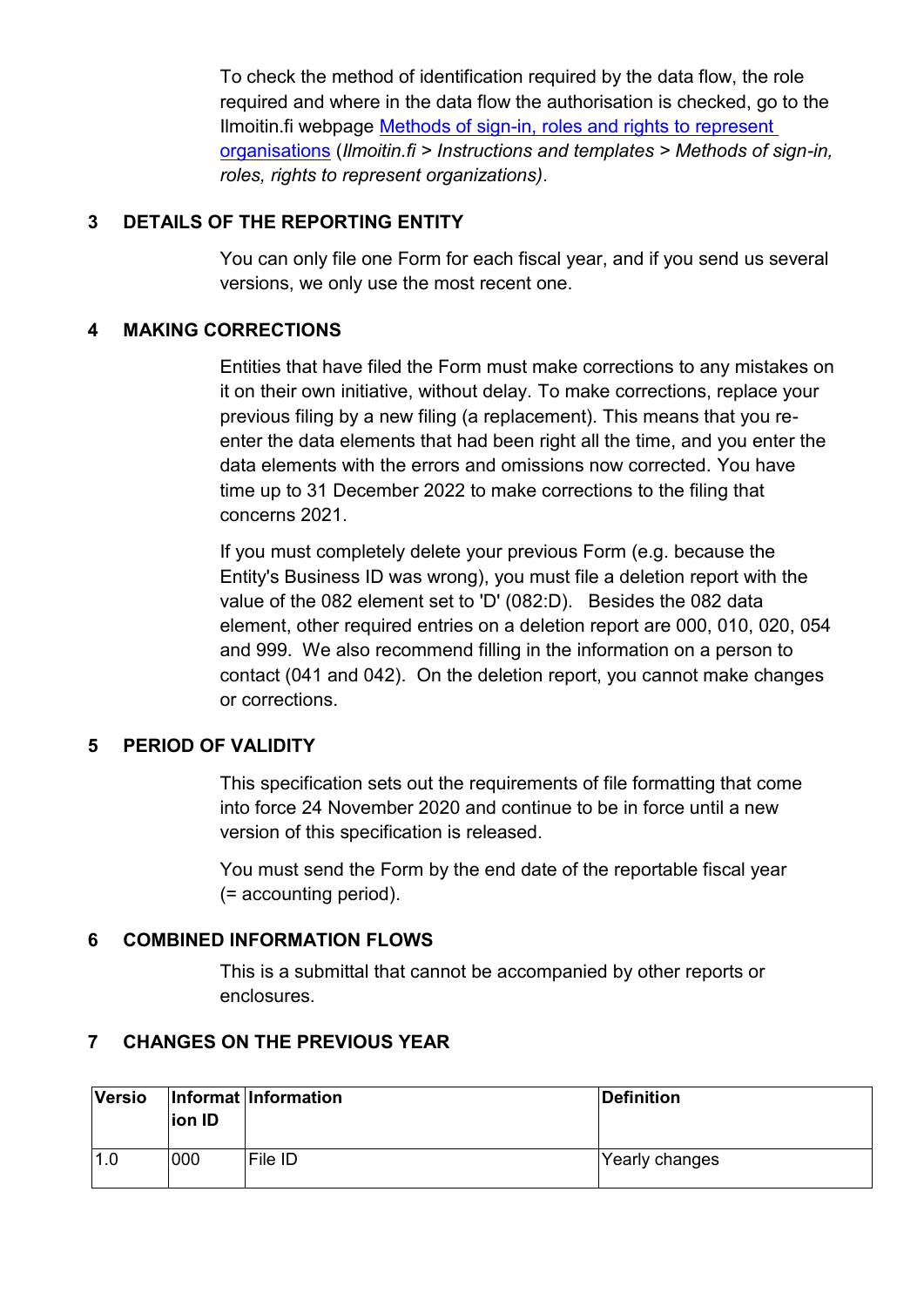## <span id="page-3-0"></span>**8 LIST OF NAME-VALUE PAIRS**

| <b>Name</b> | P/V          | Calc.<br>/check | <b>Description</b>                                                                                                                                                                                                                                                                                           | <b>Format</b>                    | <b>Permissible</b><br>values                                     |
|-------------|--------------|-----------------|--------------------------------------------------------------------------------------------------------------------------------------------------------------------------------------------------------------------------------------------------------------------------------------------------------------|----------------------------------|------------------------------------------------------------------|
| 000         | P            |                 | File ID                                                                                                                                                                                                                                                                                                      | AN <sub>8</sub>                  | CBCSEL21                                                         |
| 045         | P            |                 | Service provider's ID code.<br>Service provider will fill in.                                                                                                                                                                                                                                                | AN <sub>3</sub>                  |                                                                  |
| 048         | V            |                 | Name of the software application that sends the<br>file.                                                                                                                                                                                                                                                     | <b>AN35</b>                      |                                                                  |
| 198         | V            |                 | Send Date and Time - populated by the service<br>provider                                                                                                                                                                                                                                                    | <b>PPKKVVVV</b><br><b>HHMMSS</b> |                                                                  |
| 020         | $\mathsf{P}$ |                 | Name of the Reporting Entity                                                                                                                                                                                                                                                                                 | AN150                            |                                                                  |
| 010         | P            |                 | Reporting Entity's Business ID                                                                                                                                                                                                                                                                               | <b>YTUNNUS2</b>                  |                                                                  |
| 041         | V            |                 | Name of a person to contact                                                                                                                                                                                                                                                                                  | AN50                             |                                                                  |
| 042         | $\vee$       |                 | Contact person's telephone                                                                                                                                                                                                                                                                                   | <b>PUHELIN</b>                   |                                                                  |
| 082         | $\vee$       |                 | Deletion<br>$D =$ deleting a previous filing.                                                                                                                                                                                                                                                                | A <sub>1</sub>                   | D                                                                |
| 121         | P/V          |                 | Reporting Role of the Reporting Entity<br><b>CBC701: Ultimate Parent Entity</b><br>$\overline{\phantom{a}}$<br><b>CBC702: Surrogate Parent Entity</b><br>$\overline{\phantom{a}}$<br><b>CBC703:Domestic Constituent Entity</b><br>$\overline{\phantom{a}}$<br>(local filing)<br>$CBC704 = None of the above$ | AN <sub>6</sub>                  | <b>CBC701</b><br><b>CBC702</b><br><b>CBC703</b><br><b>CBC704</b> |
| 054         | P            |                 | Fiscal year                                                                                                                                                                                                                                                                                                  | PPKKVVVV-<br><b>PPKKVVVV</b>     |                                                                  |
| 188         | P/V          | $\star$         | Name of the filer of the CbC Report                                                                                                                                                                                                                                                                          | AN150                            |                                                                  |
| 189         | P/V          | $\star$         | <b>Filer's Finnish Business ID</b>                                                                                                                                                                                                                                                                           | <b>YTUNNUS2</b>                  |                                                                  |
| 190         | P/V          | $\star$         | Filer's foreign Tax Identification Number<br>If known, the TIN must be filled in.                                                                                                                                                                                                                            | AN50                             |                                                                  |
| 191         | P/V          | $\star$         | Filer's tax jurisdiction.<br>Country Code as listed in the ISO3166-1<br>standard. Examples: $DE =$ Germany and $SE =$<br>Sweden.                                                                                                                                                                             | <b>MAATUNNU</b><br>S             |                                                                  |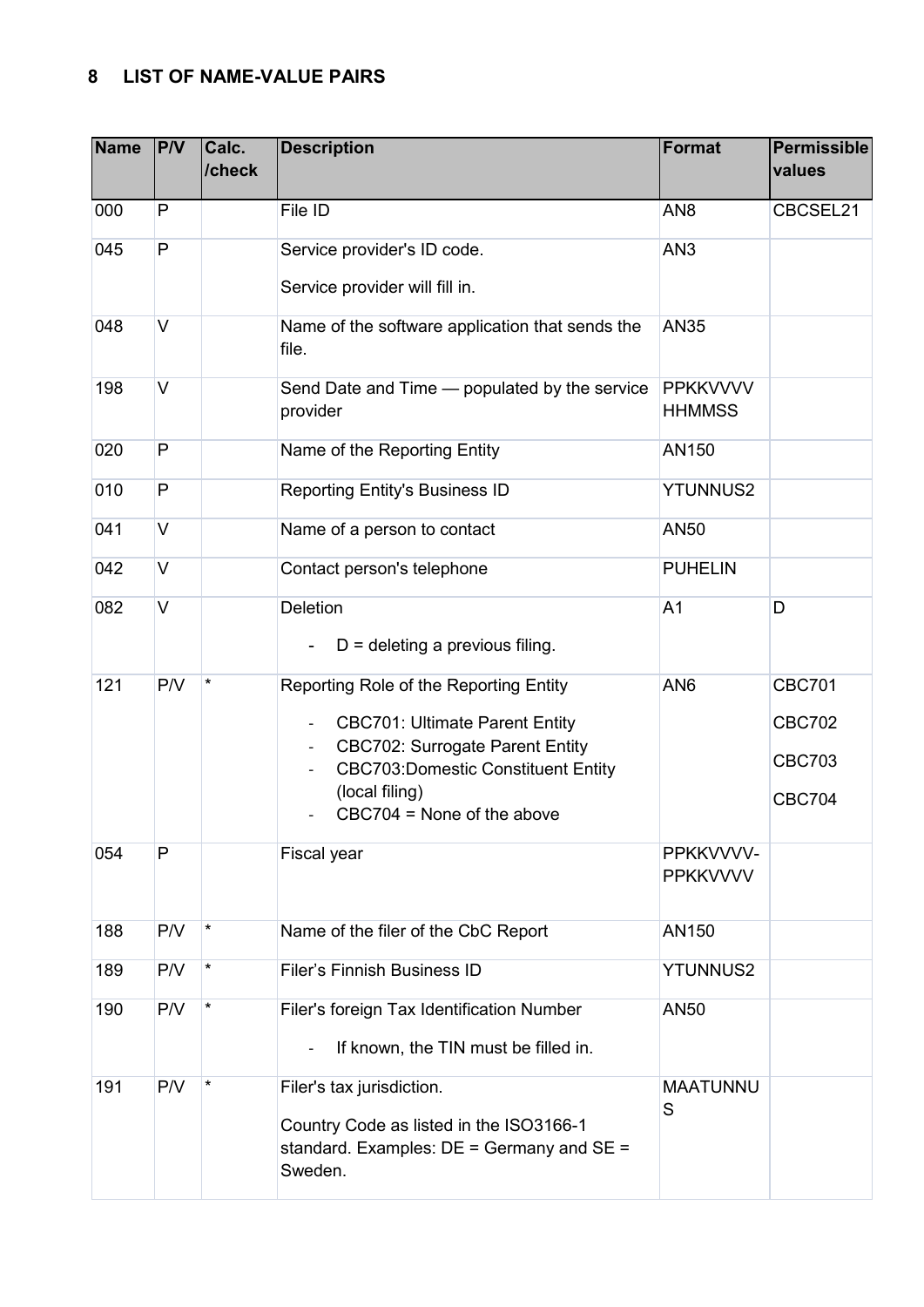| <b>Name</b> | PVV    | Calc.<br>/check | <b>Description</b>                                                                | Format          | Permissible<br>values |
|-------------|--------|-----------------|-----------------------------------------------------------------------------------|-----------------|-----------------------|
| 192         | P/V    | $\star$         | Role of the filer                                                                 | AN <sub>6</sub> | <b>CBC711</b>         |
|             |        |                 | <b>CBC711: Ultimate Parent Entity</b>                                             |                 | <b>CBC712</b>         |
|             |        |                 | <b>CBC712: Surrogate Parent Entity</b>                                            |                 |                       |
| 001         | P/V    |                 | Number of partial data sets                                                       | N <sub>8</sub>  |                       |
| 194         | P/V    | $\star$         | The Finnish Business ID of the Constituent Entity YTUNNUS2<br>resident in Finland |                 |                       |
| 195         | P/V    | $\star$         | The name of the Constituent Entity resident in<br>Finland                         | AN150           |                       |
| 009         | P/V    |                 | End character of the partial data set                                             | N <sub>8</sub>  |                       |
| 196         | $\vee$ |                 | Optional description                                                              | AN1000          |                       |
| 999         | P      |                 | Final code                                                                        | N <sub>8</sub>  |                       |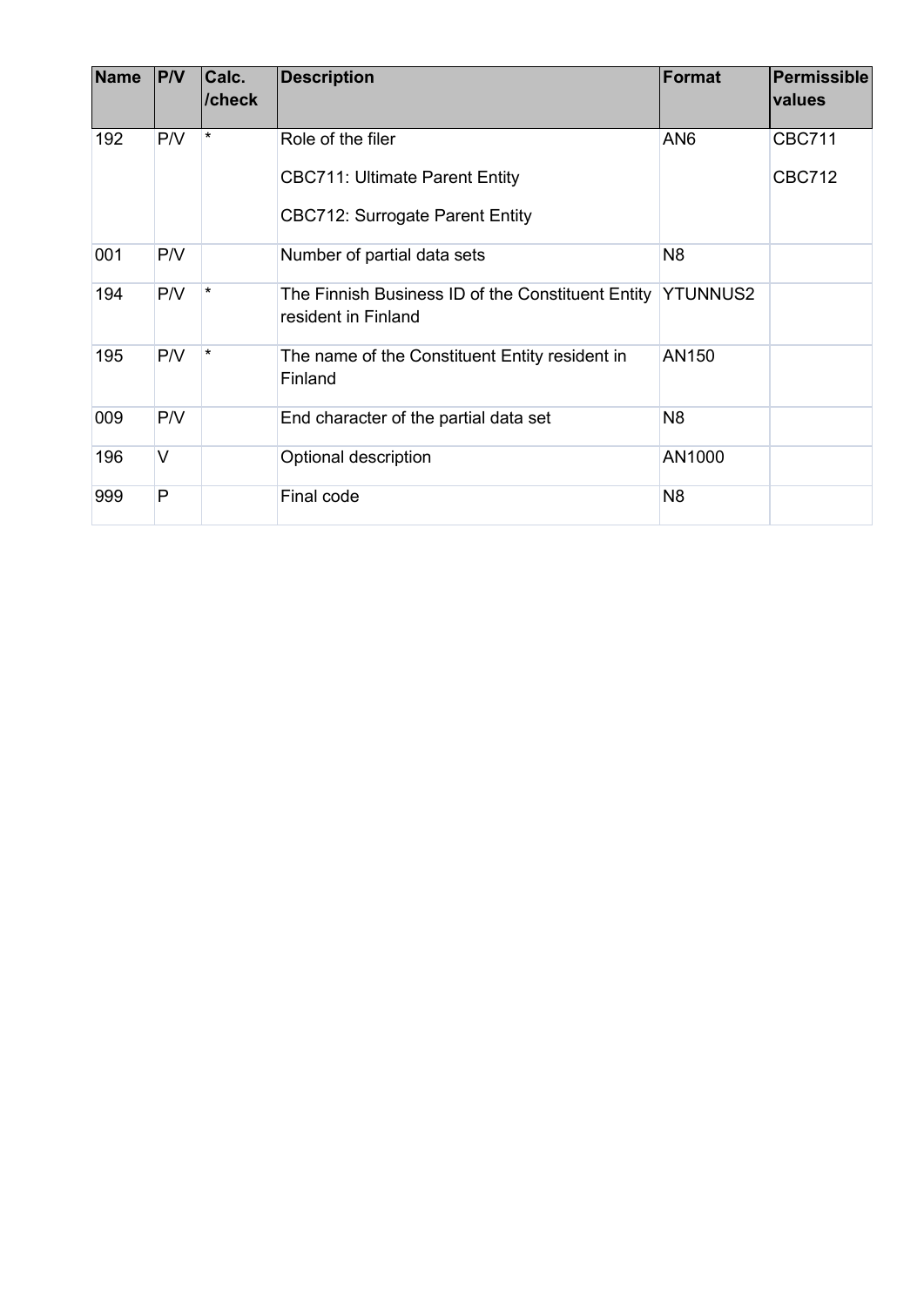# <span id="page-5-0"></span>**9 CHECK PROCESSES**

| New/    | ID  | <b>Description of Calc. Rule / Check</b>                                                                                                                                                                |  |
|---------|-----|---------------------------------------------------------------------------------------------------------------------------------------------------------------------------------------------------------|--|
| Changed |     |                                                                                                                                                                                                         |  |
| Changed | 000 | The last two characters of the year of the end date of the fiscal year<br>("2021") must be ("21") which is the same as the ending characters of the                                                     |  |
|         | 054 | File Identifier ("21").                                                                                                                                                                                 |  |
|         |     | #1366; Fiscal-year end date must match the year indicated by File<br>Identifier.                                                                                                                        |  |
|         |     |                                                                                                                                                                                                         |  |
|         | 082 | In addition to the required elements, also 121, 188 and 191 are mandatory                                                                                                                               |  |
|         | 121 | when your filing is not a deletion report (082:D).                                                                                                                                                      |  |
|         | 188 | #1365; The 121, 188 and 191 data elements are mandatory for other than<br>deletion reports.                                                                                                             |  |
|         | 191 |                                                                                                                                                                                                         |  |
|         | 082 | For other than deletion reports (082:D), either 189 or 190 is mandatory.                                                                                                                                |  |
|         | 189 | #1307; The 189 and 190 data elements are mandatory for other than                                                                                                                                       |  |
|         | 190 | deletion reports.                                                                                                                                                                                       |  |
|         | 121 | If Reporting Role (121) is 'CBC701', 'CBC702' or 'CBC703', the check must                                                                                                                               |  |
|         | 189 | be made to ascertain that the Entity's Finnish Business ID (189) is the<br>same as Filer's Business ID (010).                                                                                           |  |
|         | 190 | #1296; According to your input, the Reporting Role is "Ultimate Parent"                                                                                                                                 |  |
|         | 010 | Entity", "Surrogate Parent Entity" or " Domestic Constituent Entity (local<br>filing)". It is required that the Reporting Entity's Business ID is the same as<br>the Filer's. Please recheck the entry. |  |
|         | 121 | If Reporting Role (121) is 'CBC704', the check is made that either a Finnish                                                                                                                            |  |
|         | 189 | Business ID (189) or a foreign TIN (190) is entered. You cannot enter both.                                                                                                                             |  |
|         | 190 | #1298; According to your input, Reporting Role is "None of the above".<br>Enter the entity's Finnish Business ID or its foreign TIN. Fill in just one of<br>the elements. You cannot give both.         |  |
|         | 121 | If Reporting Role (121) is 'CBC704' and the Entity's Finnish Business ID                                                                                                                                |  |
|         | 189 | (189) is populated, the check is made to ensure that it is not the same as<br>Filer's Business ID (010).                                                                                                |  |
|         | 010 | #1299; According to your input, Reporting Role is "None of the above". You                                                                                                                              |  |
|         |     | cannot give a Reporting Entity's Business ID that would be the same as the<br>Filer's. Please recheck the entry.                                                                                        |  |
|         | 121 | If Reporting Role (121) is 'CBC701', 'CBC702' or 'CBC703', the check is                                                                                                                                 |  |
|         | 190 | made to ensure that no foreign TIN (090) has been entered.                                                                                                                                              |  |
|         |     | #1300; According to your input, the Reporting Role is "Ultimate Parent"<br>Entity", "Surrogate Parent Entity" or " Domestic Constituent Entity (local                                                   |  |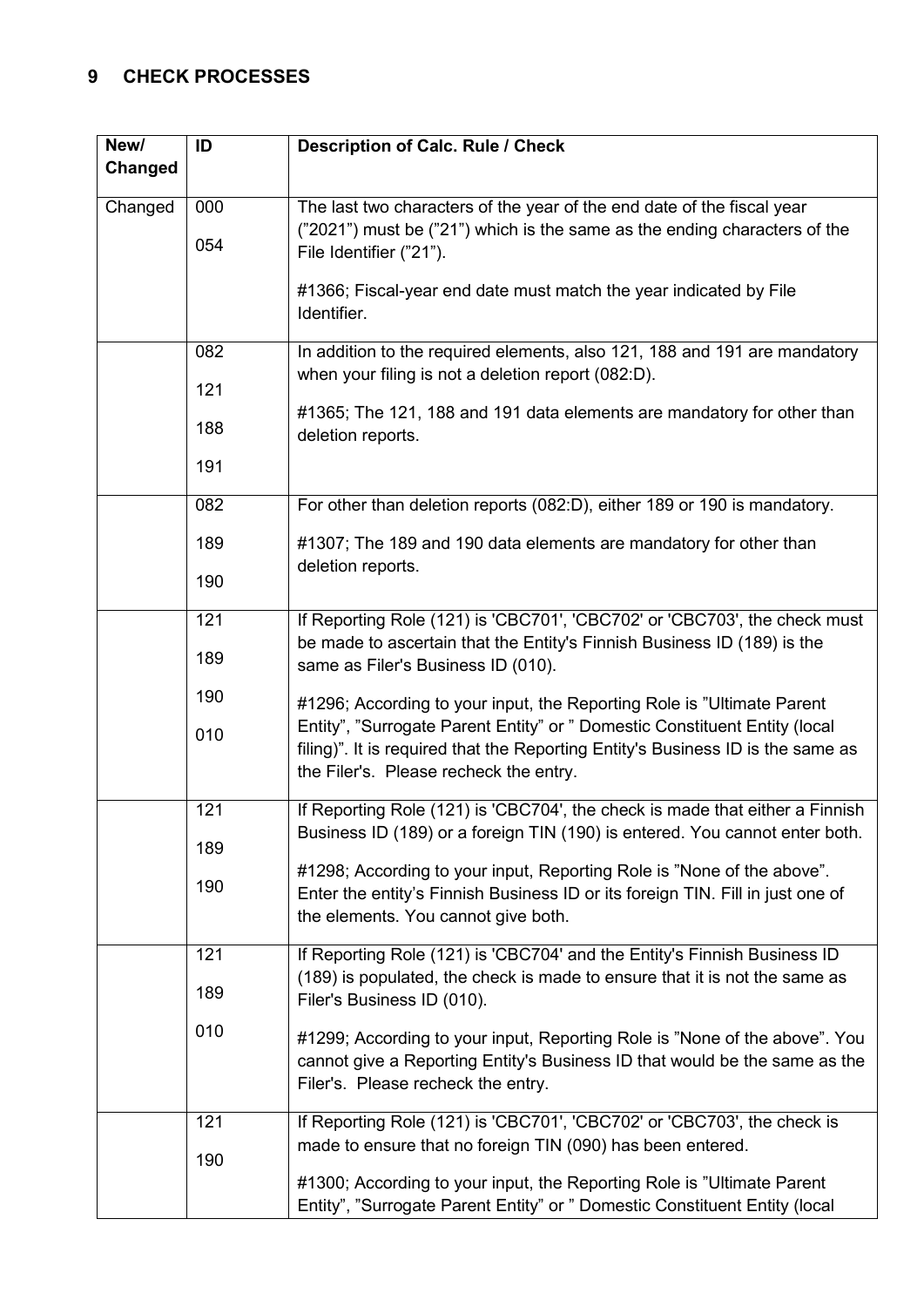| New/<br>Changed | ID         | <b>Description of Calc. Rule / Check</b>                                                                                                                                                                                                                                                                                                                                                                                |
|-----------------|------------|-------------------------------------------------------------------------------------------------------------------------------------------------------------------------------------------------------------------------------------------------------------------------------------------------------------------------------------------------------------------------------------------------------------------------|
|                 |            | filing)". You cannot enter a foreign TIN as the ID code of the Reporting<br>Entity. Please recheck the entry.                                                                                                                                                                                                                                                                                                           |
|                 | 121<br>191 | If Reporting Role (121) is 'CBC701', 'CBC702' or 'CBC703', the check is<br>made to ensure that Tax Jurisdiction (191) is 'FI'.<br>#1301; According to your input, the Reporting Role is "Ultimate Parent"<br>Entity", "Surrogate Parent Entity" or "Domestic Constituent Entity (local<br>filing)". Finland (FI) must be the Tax Jurisdiction of the Reporting Entity.<br>Please recheck the entry.                     |
|                 | 121<br>192 | If Reporting Role (121) is 'CBC704', the check is made that the filer's role<br>(192) is populated.<br>#1302; According to your input, Reporting Role is "None of the above". For<br>this reason, you must also indicate the role of the party filing the CbC<br>Report.                                                                                                                                                |
|                 | 121<br>192 | If Reporting Role (121) is 'CBC701', 'CBC702' or 'CBC703', the check is<br>made to ensure that no filer's role (192) has been entered.<br>#1303; According to your input, the Reporting Role is "Ultimate Parent<br>Entity", "Surrogate Parent Entity" or " Domestic Constituent Entity (local<br>filing)". No role of the filer must be specified. Please recheck the entry.                                           |
|                 | 194<br>195 | When you report "The Finnish Business ID of the Constituent Entity<br>resident in Finland" (194) or "The name of the Constituent Entity resident in<br>Finland" (195), you must fill in both elements.<br>#1367; When you report "The Finnish Business ID of the Constituent Entity<br>resident in Finland" (194) or "The name of the Constituent Entity resident in<br>Finland" (195), you must fill in both elements. |

### <span id="page-6-0"></span>**10 NOTES**

None.

# <span id="page-6-1"></span>**11 EXAMPLES**

The examples below show "Details on a Reporting Entity" data files for 2021.

Example 1: This is a submittal made by a Constituent Entity operating in Finland. The Country-by-Country Report is submitted by a company that has Germany as its tax jurisdiction. The Reporting Entity does not have a Finnish Business ID. It uses its foreign identification number. This submittal contains a list of all Constituent Entities resident in Finland (2 entities).

000:CBCSEL21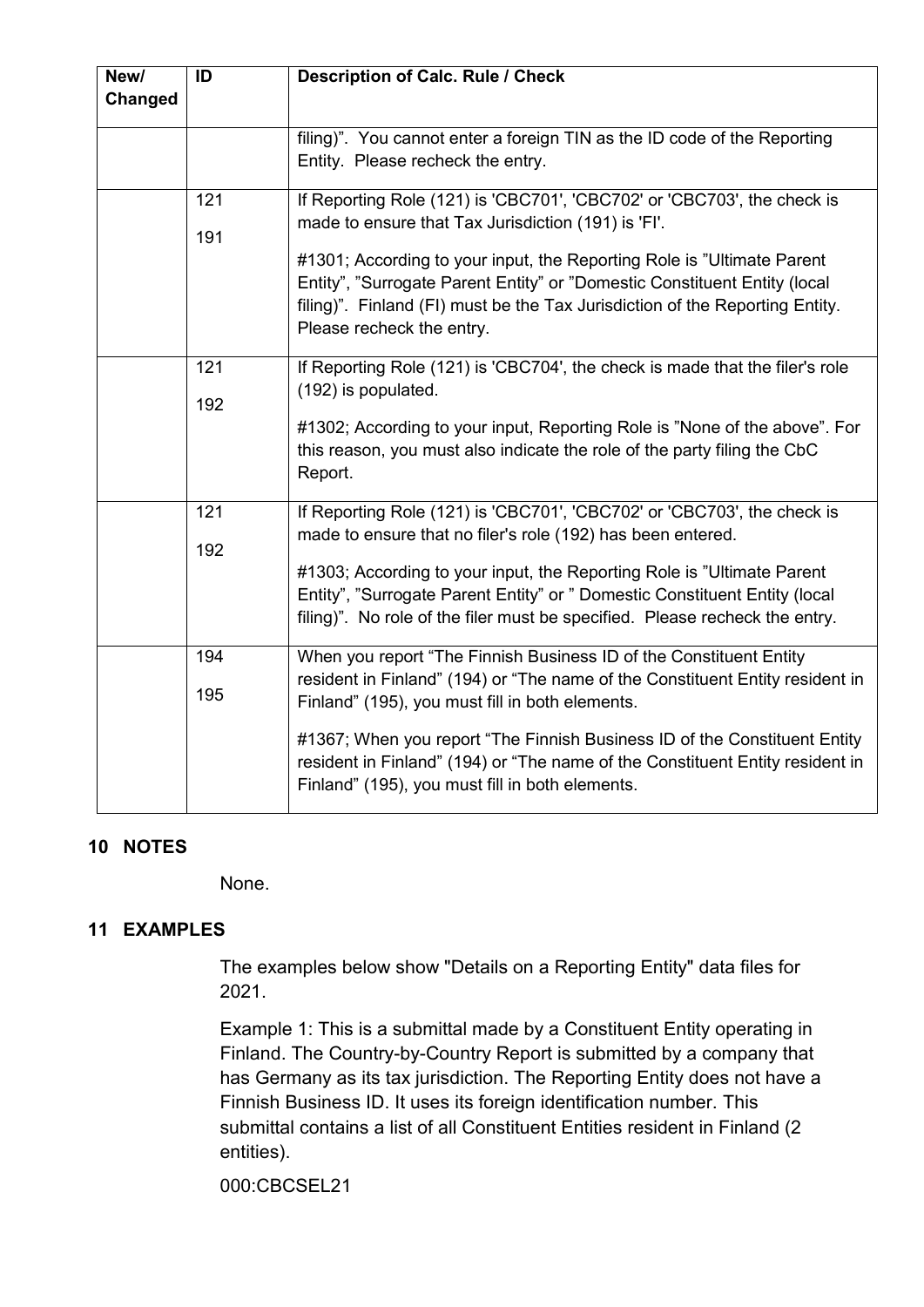010:1234567-8

020:Test Company 'A'

041:Test person to contact

042:+35899999999

121:CBC704

054:01012021-31122021

188:Reporting Entity

190:987654321

191:DE

192:CBC711

001:2

194:1234567-8

195:Test Company 'A'

009:1

194:2345678-9

195:Test company 'B'

009:2

048:Software X

196:Optional description up to a thousand characters

999:1

Example 2: This is a submittal made by a Reporting Entity operating in Finland. The Reporting Entity is also the company submitting the Countryby-Country Report. This submittal contains a list of all Constituent Entities resident in Finland (2 entities).

000:CBCSEL21 010:1234567-8 020:Test Company 'A'

041:Test person to contact